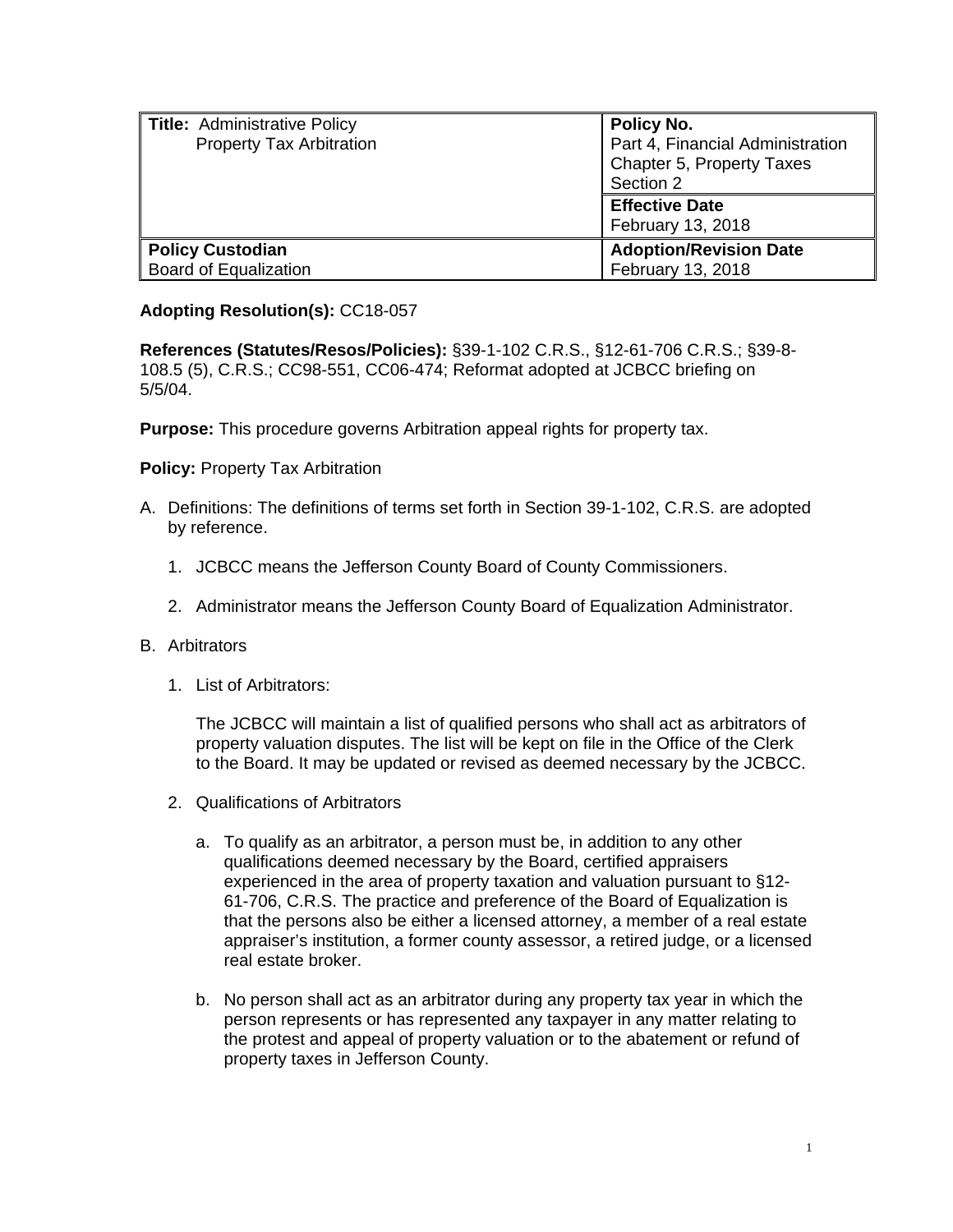3. Selection of Arbitrators

The taxpayer shall select an Arbitrator from the list on file with the Clerk to the Board. The selection shall be made within forty-five (45) days after the County Board of Equalization's final decision.

- C. Arbitration Procedures
	- 1. Within thirty (30) days after the County Board of Equalization's final decision, a taxpayer must notify the Board of Equalization of the intent to arbitrate.
	- 2. Upon receipt of intent to arbitrate, the County Board of Equalization shall mail the taxpayer a Petition Requesting Arbitration.
	- 3. The Petition shall include the following:
		- a. Name of petitioner
		- b. Address and schedule number of property in question
		- c. Type of property
		- d. Issues for arbitration
		- e. Required arbitration fees
		- f. The arbitrator designated by the petitioner
		- g. Time requested for hearing (non-residential properties only; residential properties will generally be scheduled for one hour)
- D. Fees
	- 1. Fees-Residential property- Pursuant to Section 39-8-108.5, (5), C.R.S., an arbitrator's expenses and fees shall not exceed one hundred and fifty (150) dollars per residential property. The taxpayer shall pay a \$150.00 fee to Jefferson County when the Petition is filed.
	- 2. Fees-All non-residential property- For non-residential property cases, the taxpayer shall pay Jefferson County a fee when the Petition is filed. The fee is computed by multiplying the total hours requested in the Petition times \$75.00 per hour, prorated on 15-minute segments.
	- 3. The arbitrator's fee and allocation of the fee between the parties shall be determined by the terms of the arbitrator's decision.

## E. Hearings

1. Upon receipt of the Petition and fees, an arbitration hearing will be scheduled.